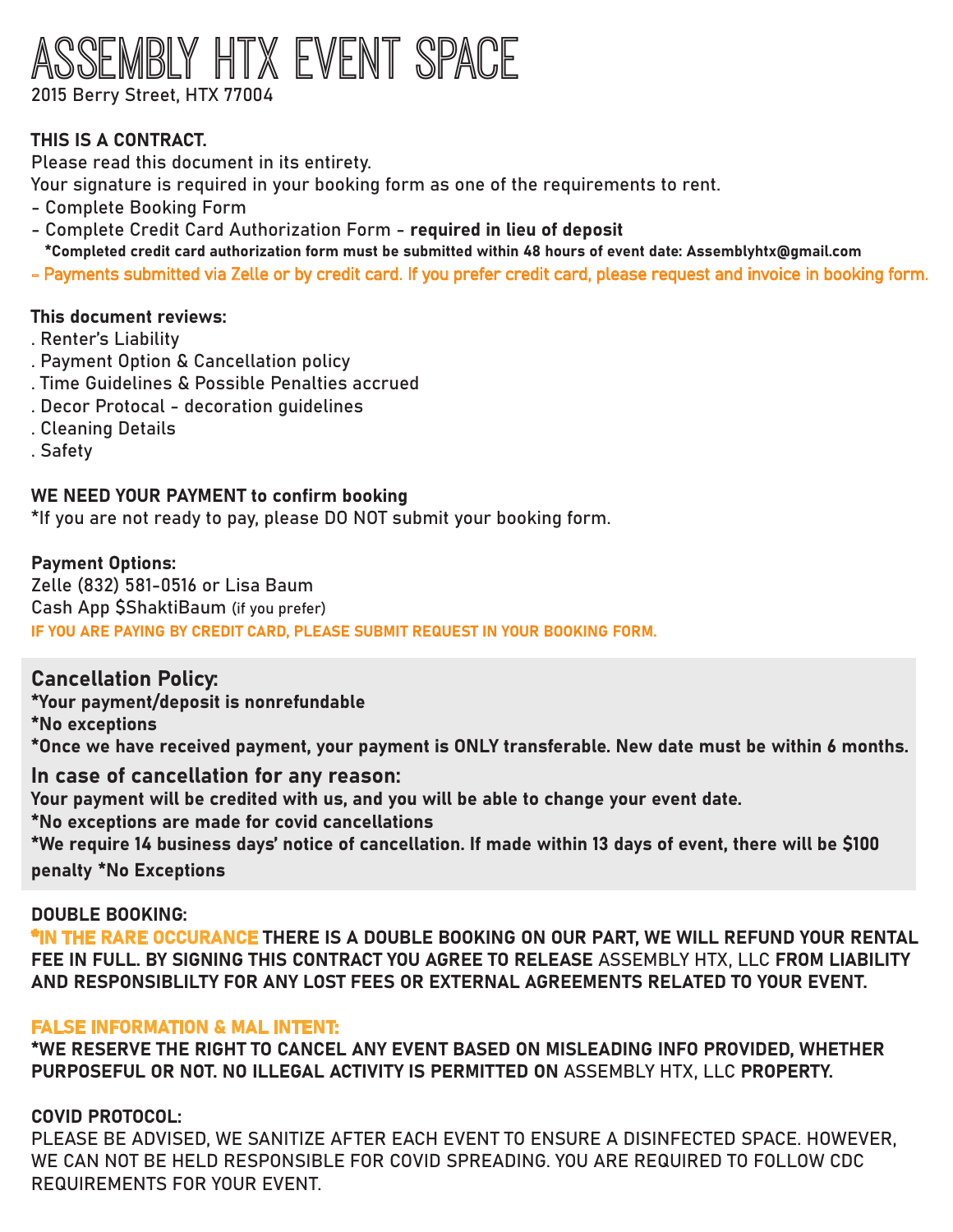#### CREDIT CARD AUTHORIZATION FORM:

We do not require a security deposit, therefore we ask for a credit card, in case of possible time penalties, damages, missing items, or additional cleaning requirements.

\*We would NEVER charge your card without first speaking with you. All penalties will be submitted with photos of damages, addtional cleaning needs, etc. We have time registered lock as well to record arrival & exit times.

We are very flexible and have charged very few cards for late exits, however we are not flexible on damages or cleanliness as this interferes with our ability to keep our schedule flowing smoothly.

#### TIME GUIDELINES:

YOUR BOOKED TIME SLOT INCLUDES SET UP & CLEAN UP TIME Your time slot represents your exact access/exit time.

For example: 9am – 4pm ACCESS IS GRANTED at 9AM with EXIT TIME at 4PM \*Which means you will need to be tidied up and ready to go at 4pm.

This is the same for 6pm – 1am: ACCESS IS GRANTED at 6PM with EXIT TIME at 1AM

If you anticpate needing extra time, PLEASE request at time of booking. \*We have limited time extension on weekends.

Weekend Time slots: 9am to 4pm or 6pm to 1am

Monday - Thursday Timeslots are by the hour with a 4 hour minimum.

### POSSIBLE TIME PENALTIES: \*No exceptions

We allot an extra 15 minutes at exit time. If you go past this time, you will be charged \$45 per 15 minutes. e.g., 6pm - 1am (1:30am exit will be charged \$45, and so on for additional 15 min increments)

WE DO OUR BEST TO PROVIDE A BEAUTIFUL SPACE FOR YOUR SPECIAL OCCASION. PLEASE DO YOUR BEST IN RESPECTING OUR TIGHT SCHEDULE. IF YOU THINK YOU WILL NEED EXTRA TIME, IT IS BEST TO SCHEDULE AT TIME OF BOOKING.

AM time slot options are early entry: 7AM or 8AM early arrival is available / \$50 per hour

AM time slot options for late exit: 5PM / �50 per hour

PM time slot options are early entry: 5PM early arrival is available / �50 per hour

PM time slot options for late exit: 2AM / \$135 - on the rare occasion we permit events past 1AM

#### DECOR PROTOCAL:

Please do not damage our walls, windowsills, floors, building, property, PLANTS, etc.…

NO SCREWS, NAILS, STAPLES a fee will be assessed based on damage, minimum \$50 Acceptable - small tacks, tape (tape must not remove paint) NO GLITTER OR CONFETTI of any kind. It is a nightmare to clean up! An automatic clean up fee of �50 will be charged. BEAMS – RAFTERS If hanging items, must be lightweight and not warp, bend, or damage.